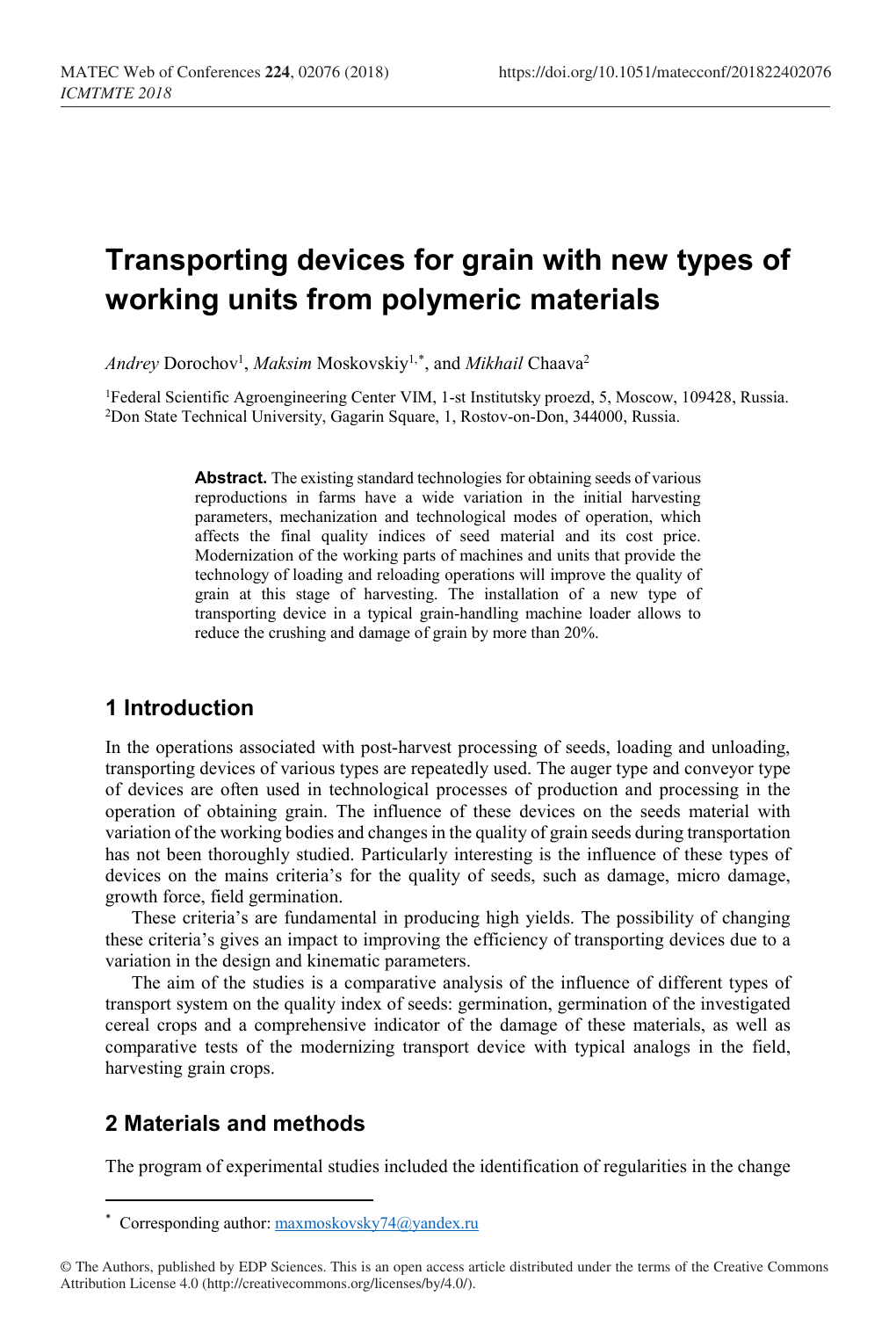in the quality indices of grain seeds during their transportation and the determination of the degree of wear resistance of auger working bodies which made of polymer materials. A laboratory installation has been created for this purpose (Figure 1).



**Fig. 1.** Laboratory installation for determining the degree of impact on grain material by the modernized working bodies of the transporting auger.

The following studies were carried out by using laboratory installation:

- determination of the effect of constructive, design parameters and productivity of auger conveyors on the quality indicators of grain seeds;

- determination of wear resistance of auger bodies which made of polymeric materials;

- determination of specific energy intensity of transportation of grain materials;

- determination of technical and economic indicators of the functioning of the combined auger conveyor.

The laboratory installation consists of a rigid frame on which are mounted the auger blocks, the bunker, the drive of the augers consisting of chain transmission and electrical equipment.

Augers are situated in pairs and horizontally and driven into rotation by electric motor through a chain drive. The speed of rotation is regulated by transformer in the range 0 - 800  $min^{-1}$ .

A laboratory autotransformer with a voltmeter is connected to the installation, by means of which the frequency of rotation of the working organs changes.

The auger covering is replaceable and it is made from different types of material: metal, polymer, polymer based on UHMWPE.

The working coils of the combined auger are made from UHMWPE material and installed by attaching the lining to the metal cavity. There is a cutout for viewing windows and observing the movement of the stream. (Figure 2).



**Fig. 2.** Viewing window of the experimental combined auger.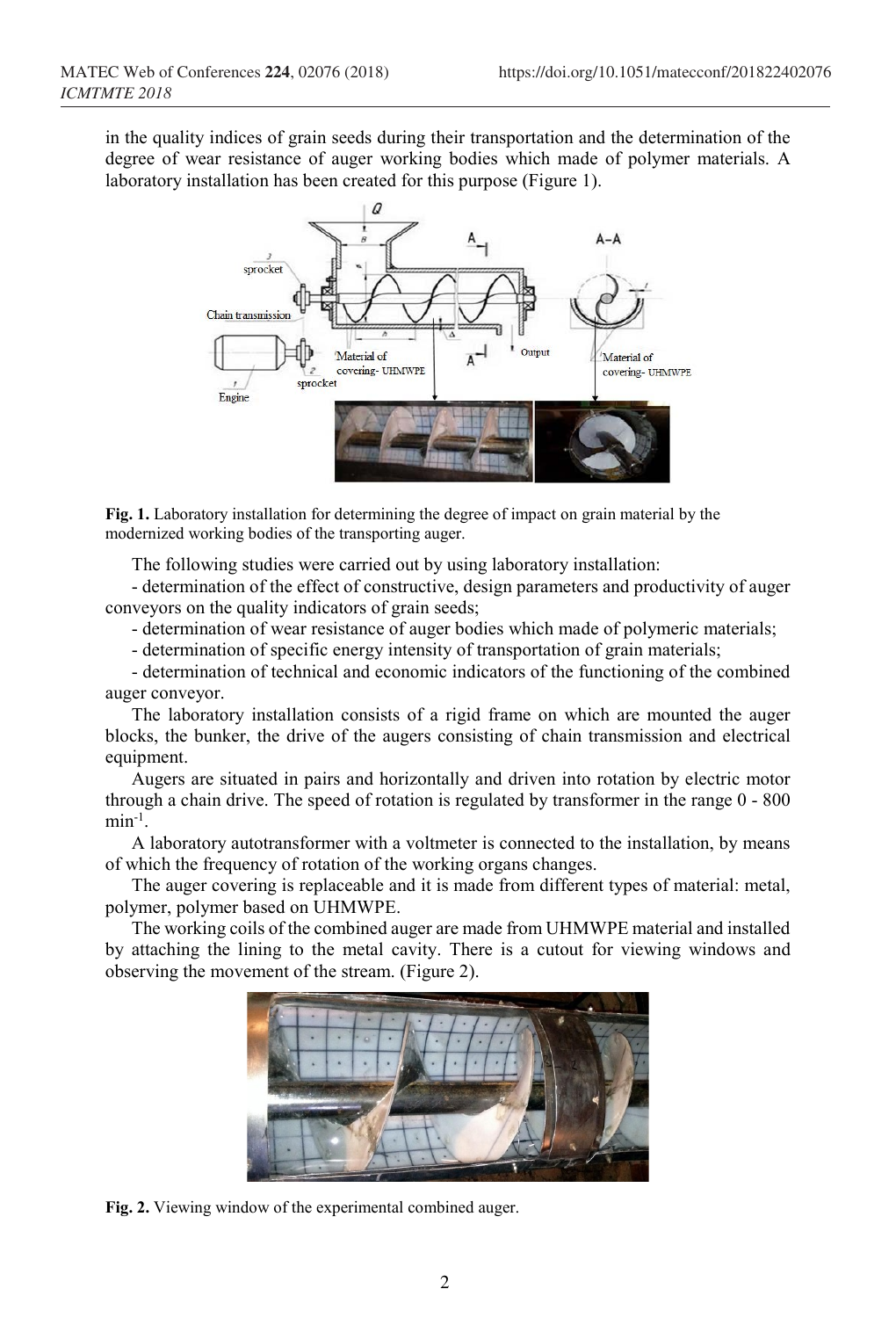The studies were carried out using the theory of multifactor planning with an assessment of the parameters of the transported grain material.

The main parameters were determined after carrying out theoretical studies and a series of preliminary experiments:

1. Feeding of grain material  $-X_1$ ;

2. Coefficients of friction (characterizing the material used for the casing and the working member of the auger) -  $X_2$ ;

3. Frequency of rotation of the auger-X3;

The studies were carried out according to the plan of a fractional factor experiment with by varying the investigated factors at three levels (Table 1).

| Factors designation |         | <b>Factors</b>                      | Levels | Definition |
|---------------------|---------|-------------------------------------|--------|------------|
| Codes               | Natural |                                     |        |            |
| $\rm X_1$           |         | Feeding of grain material           | $-101$ | 50100150   |
| Χ2                  | ε       | Materials (metal, polimer,          | $-101$ | 202530     |
|                     |         | UHMWPE)                             |        |            |
| Х,                  | n       | Frequency of rotation of            | $-101$ | 250500750  |
|                     |         | the working body, min <sup>-1</sup> |        |            |

**Table 1.** Factors and levels of variation.

We identified necessary number of experiments -27 experiments, proceeding from 3 factors and 3 levels of their variation. A number of literary sources indicate that such a number of experiments is redundant and it is possible to reduce their number. This can be achieved using fractional replicas or fractional factor experiments.

A comparative field analysis was carried out using standard and combined augers based on polymeric materials.

The following types of bunker machines with a variation of the main working body are considered:

1. The machine "Bunker reloader" / type of working organ - auger; auger made of metal.

2. The machine "Bunker reloader" / Type of working organ - auger; auger plastic from polymer material UHMWPE.

The system was calibrated at the input so that the mass flow of cereals was corrected. The settings were determined for the indicators of 50, 100, 150 tons per hour. The sampling was carried out when the combine was unloaded from the hopper and at the exit from the hopper bunker.

#### **3 Results and discussions**

The work of these types of working bodies was evaluated according to various quality indicators: wear resistance, reliability, the influence of various working surfaces on grain trauma, analysis of kinematic regimes for transported grain material.



**Fig. 3.** Unloading and reloading grain in the field.

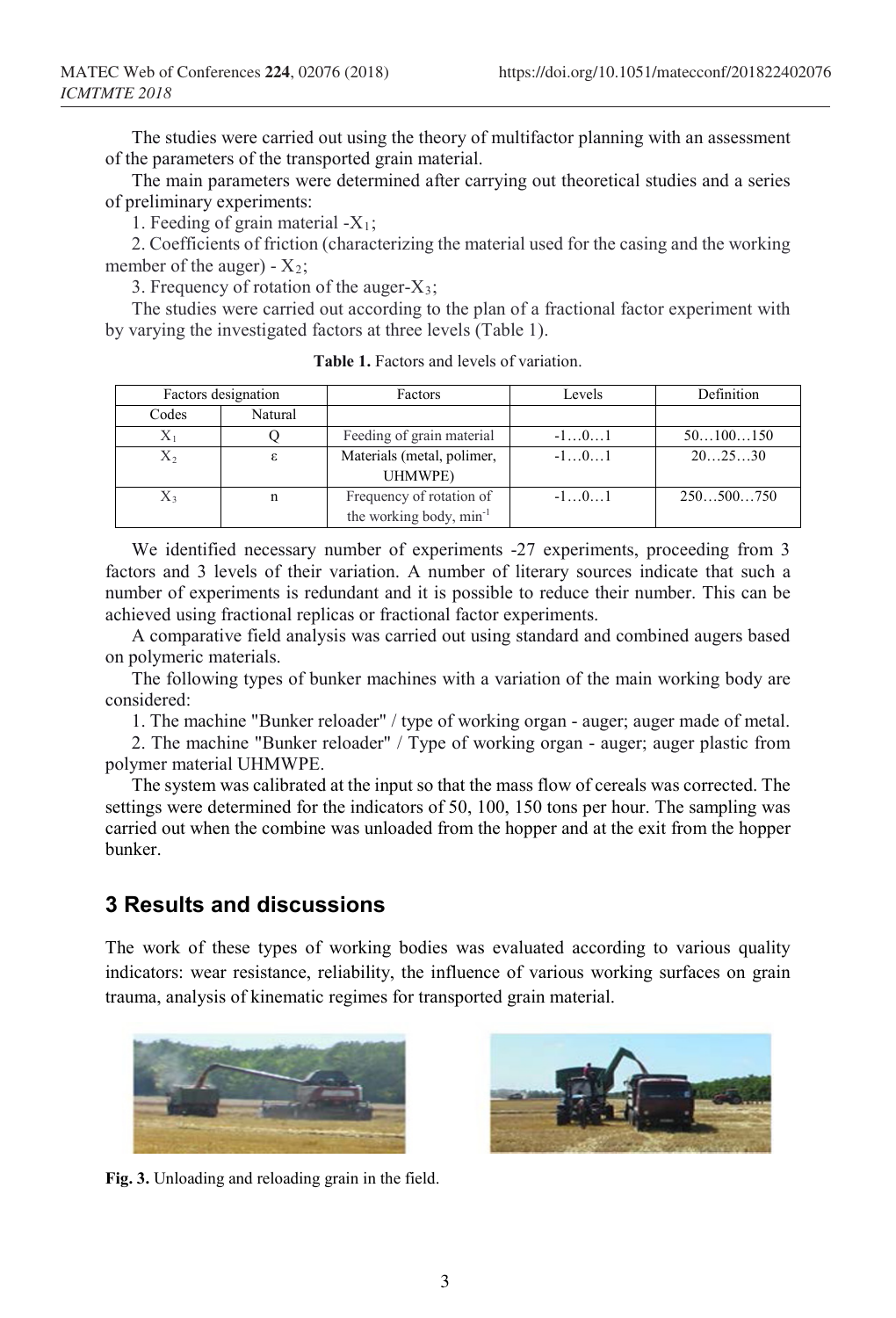

**Fig. 4.** Mounted polymeric covering on auger

The first purpose of the experiment is analyzing the wear resistance of workers surfaces. The degree of abrasion of the control points of the expanded auger arc  $(t_1$ - control line 120 hours,  $t_2$ -control line 240 hours). (Figure 5).



**Fig. 5.** Control points of abrasion of covering.

A comparative analysis of the abrasion of control points in the  $B \times S$  section, the expanded circumference of the covering of the UHMWPE material (plane -1, (Figure 6) and the casing made of metal (plane 2, (Figure 6)).



**Fig. 6.** Comparative analysis of abrasion planes with different casing materials:1 - the covering made of polymer material UHMWPE; 2- covering made of metal.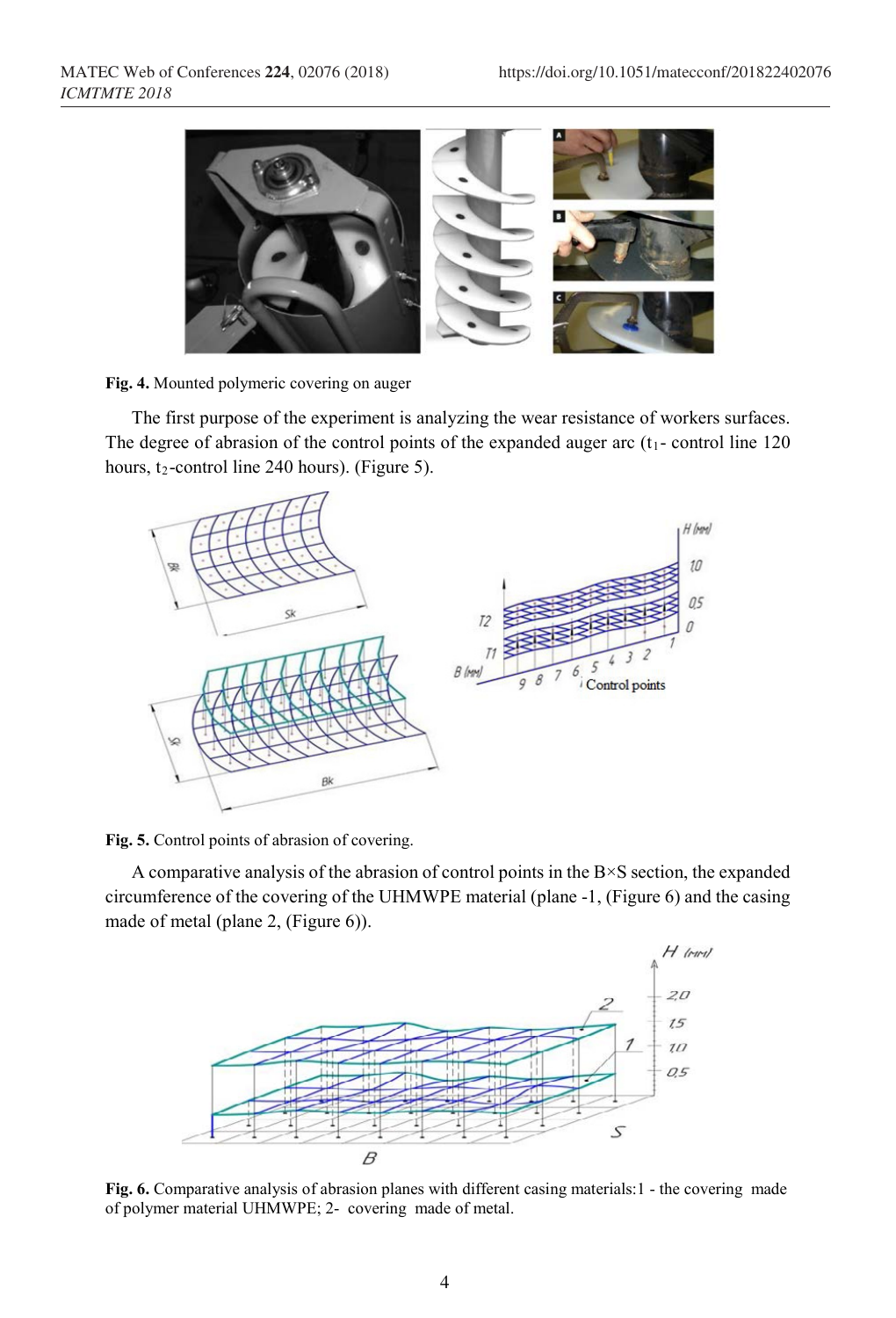The obtained data indicate of decreasing in abrasion of the working surfaces of augertype conveying devices at 72.5%. Subsequent laboratory studies were conducted to study the effect of working body, covering of transport devices, on the quality indicators of grain material. As a control sample, grain material that was not transportable (grain output from the combine harvester) was acting. When comparing all combinations of types of transport systems compared to the control group, it was found that they reduce germination by 7.4% for wheat and 8.2% for barley culture.

It is assumed that during using auger transporting working bodies, it is possible to reduce the damage of the grain, by reducing its contact with the edges and gaps between the auger and the covering, also with a "soft" grain outlet and contact with the baffles of the discharge hole. For comparison, modified augers made by combining various polymer materials were included. A definite dependence of the increase in microcracks (Figure 7) as well as the influence of variable factors in the transport of cereals in screw conveyors.



**Fig. 7.** Dependence of the increase in the width of microcracks on the amount of collisions of grain on the working surface.

**Table 2.** Influence of variable factors in the transportation of cereals in the department of auger working organs on indicators of seed injuries.

| Ratio of the percentage of damage seeds to the zones of the<br>auger conveyor, depending on various factors             |                  | a                       |                   |
|-------------------------------------------------------------------------------------------------------------------------|------------------|-------------------------|-------------------|
| influence<br>Factors<br>on the grain<br>damage                                                                          | Zone of input, % | Zone of transporting, % | Zone of output, % |
| Types of working body:<br>- Auger from metal<br>- auger brush-shaped<br>auger from polymer<br>material<br><b>UHMWPE</b> | 10<br>10         | 80<br>80<br>50          | 10<br>10          |
| Auger rotation speed                                                                                                    | 5                | 90                      | 5                 |
| Researching crop:<br>Wheat<br>- barley                                                                                  | 15<br>10         | 70<br>80                | 15<br>10          |
| Feeding on input (Material layer)                                                                                       | 25               | 60                      | 15                |
| Constructive parameters of reflectors<br>on input and output                                                            | 25               | ۰                       | 25                |